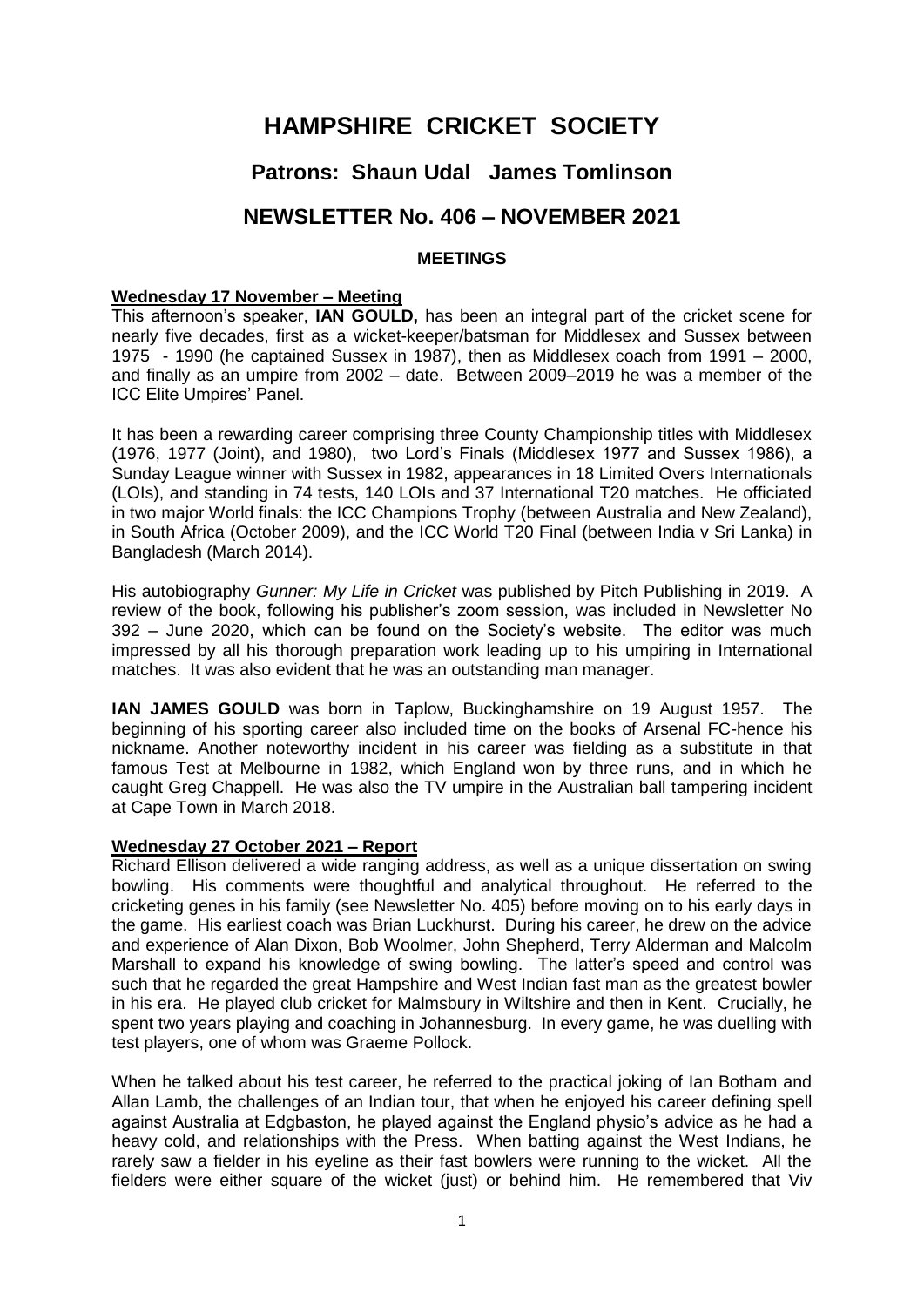Richards twice hit him out of the ground at Antigua. Richards was the best batsman he ever saw, followed by Martin Crowe, Sachin Tendulkar, Brian Lara and Allan Border. Alan Knott, full of idiosyncrasies and eccentricity, was the finest wicket-keeper; he was always available to talk to. His best friend in the game was Alan Igglesden. He spoke about his brave 20 year fight against an inoperable brain tumour. (Alan Igglesden sadly passed away shortly after the meeting). He praised Kerry Packer, whom he regarded as being ahead of his time.

His knowledge of the properties of the cricket ball, and swing bowling, was extensive and of degree standard. He felt that bowlers did not have to resort to the dark arts to obtain swing. Reverse swing was pioneered by Northamptonshire's Sarfraz Nawaz.

He argued that as the white ball does little, games with that ball could be played in April and September. Four day championship cricket should be played in high summer on better wickets, thereby benefitting both batsmen and bowlers. He also suggested that groundsmen should be employed by the ECB rather than the Counties to ensure more uniformity in the quality of pitches.

Since 2017 Richard Ellison has worked as a Cricket Liaison Officer with the ECB. One of their main tasks was to record "Incidents of Note", which was an objective rather than subjective process, and the source of discipline and rating of pitches.

### **STRUCTURE FOR THE 2022 COUNTY CHAMPIONSHIP**

Members will probably be aware that the County Championship will revert to a two Divisional structure in 2022. The two Divisions will comprise the same teams as would have been the case in 2020. Interestingly, the outcome of last summer's Conference competition was not markedly different. Eight of the ten Counties who will be in Division 1 next year – Essex, Somerset, Hampshire, Yorkshire, Warwickshire, Lancashire, Northamptonshire and Gloucestershire – were either in the A Division, or the top four of the B Division of the Conference in 2021. The two outliers from the aborted 2020 Championship were Surrey  $(5<sup>th</sup>$ in the Conference B Division) and Kent  $(1<sup>st</sup>$  in the Conference C Division). Nottinghamshire are the most unfortunate of the Counties; they were in last summer's A Division and were in contention to win the Championship until the penultimate day of the season. They were relegated from Division 1 of the Championship in 2019. With Durham  $(3<sup>rd</sup>$  in the B Division), they will be in next summer's Division 2.

The 2022 structure of 10 Counties in Division 1 and eight in Division 2, postponed from 2020, will still leave an unsatisfactory way of determining the County Champions in that each team in Division 1 will not play each other twice.

The fixture list for 2022 has still to be published but, in the wake of the strong criticism of the schedule in 2021, there seems to be a realisation that more Championship matches need to be played in the middle of the season.

**ALAN DAVIDSON and ASHLEY MALLETT at THE COUNTY GROUND, SOUTHAMPTON Alan Davidson**, the great Australian left-handed all-rounder, passed away on 30 October, aged 92. He toured England three times, in 1953, 1956 and 1961. His only appearance against Hampshire was in the first of those years at the County Ground. He was bowled by Roy Marshall for 22 in Australia's first innings. The top had come off the pitch in the first over of the match. Australia largely owed their total of 268 to Neil Harvey's 109, which Alan Rayment, who watched his innings from his vantage point in the covers, always regarded as the finest he ever saw. Interestingly, seven of the Australian wickets were taken by Hampshire's two opening batsmen (Marshall  $4 - 69$  and Jimmy Gray  $3 - 52$ ). When Hampshire batted, Davidson held three catches but did not bowl. Arthur Morris, who captained the side whilst Lindsay Hassett took a rest, utilised only three bowlers, Bill Johnston (5 for 75), Ron Archer (3 for 23) – both pace bowlers – and Jack Hill (legbreak - 2 for 27), as Hampshire were dismissed for only 131. Henry Horton top scored with 28.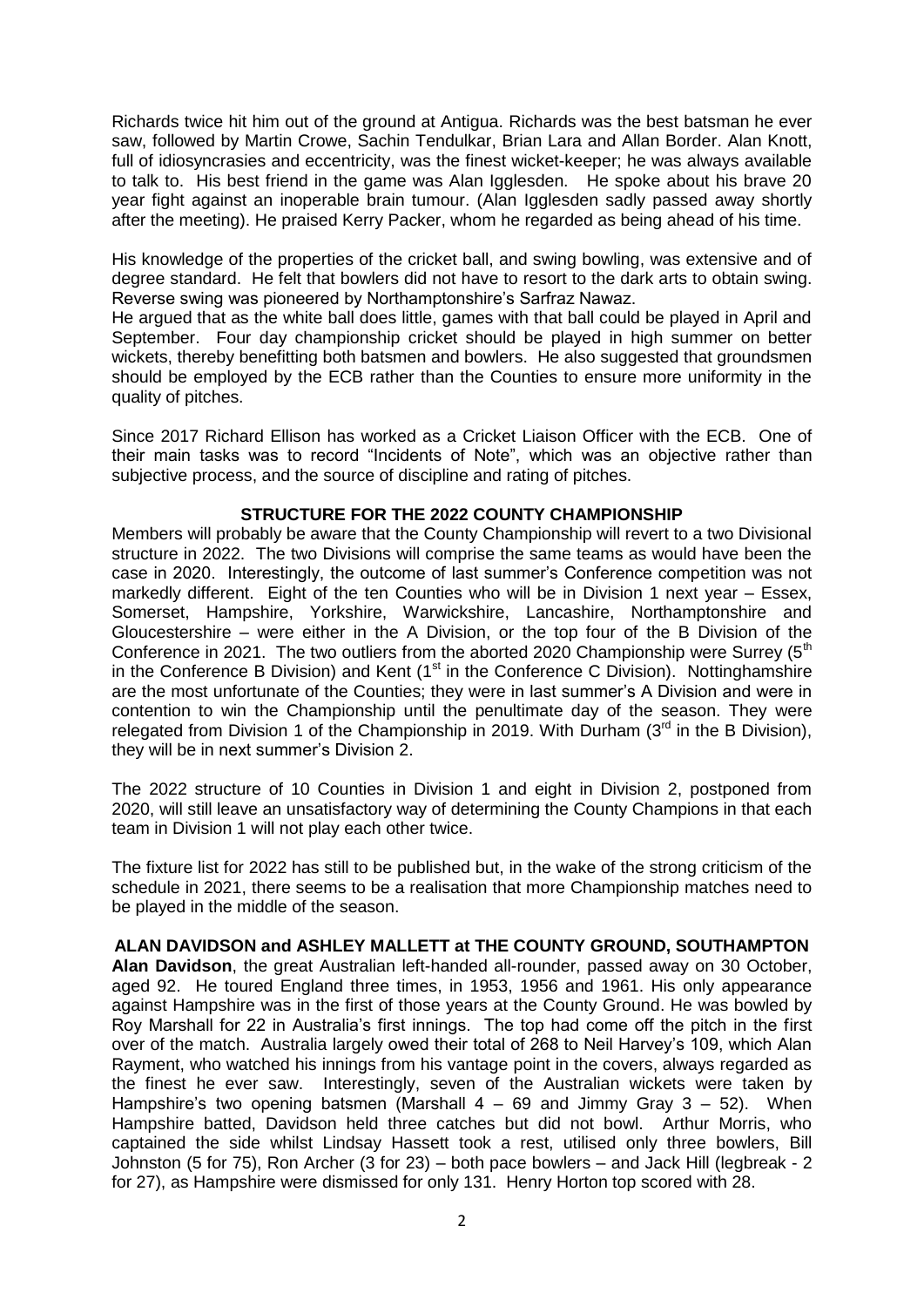Davidson did not bat when Australia batted again. Morris added 50 to his 55 in the first innings; Jimmy De Courcy made an unbeaten 55. When Hampshire batted a second time, Marshall launched a furious assault before perishing to Richie Benaud for 71. Davidson, on as second change, trapped Jimmy Gray lbw (9–3-16-1) and caught Reg Dare.

Besides being Davidson's only appearance against Hampshire, the game was historic in that it marked both Marshall's and Horton's first home match. The former was still qualifying for Hampshire and was unable to play regularly until 1955.

Though he made his Test debut on the tour, Alan Davidson never became a test regular until Australia's visit to South Africa in 1956-57. The result thereafter was spectacular; he claimed 170 wickets (avge. 19.25) in the remaining seven test series before his retirement at the end of the Ashes rubber of 1962-63. In that period, he was indisputably the finest leftarm fast bowler in the world, and arguably, the best ever until that time. His late in swing was lethal. He was also a hard-hitting left-handed batsman and a brilliant close to the wicket catcher. He was a cricketer to be savoured.

**Ashley Mallett** died the day before his fellow Australian on 29 October, aged 76. He was that rarity in Australian post-war cricket; a successful off-spin bowler. He took more wickets (132) for his country for a bowler of his type until Nathan Lyon. Tall and slim, with a high action, he claimed his wickets with spin and bounce.

Like Alan Davidson, he toured England three times, in 1968, 1972 and 1975. His only appearance against Hampshire was in 1975, in another unforgettable match between the two sides. The first day was memorable for two fine innings by David Turner (87) and Trevor Jesty (79). The day belonged, though, to Barry Richards, who was captaining the side whilst Richard Gilliat was resting. The Australian pace bowlers were Jeff Thomson, Alan Hurst and Max Walker. It was five years since he had faced bowlers of their speed. He struggled, playing and missing and never quite finding his timing. His travails were exemplified by Ian Chappell posting a fly slip. He worked - that being the operative word – his way to the thirties in the first hour and a half. When lunch arrived, 30 minutes later, he was in the nineties. Having found his touch, Richards batted as only he could; assured off his legs and driving resplendently. By now, the packed house was in frenzy and they were looking forward to applauding his century after the interval. Shortly after the resumption, the leg spinner, Jim Higgs, bowled him a half tracker. Most expected the ball to disappear as far as Hulse Road, but typically for him, he tried to hit it just hard enough to clear the boundary. The ball finished in the hands of Bruce Laird at mid-wicket just in front of the ropes. The gasp from the crowd was audible, but the stand-in captain still received a much deserved standing ovation.

Richards had provided the lion's share of a second wicket partnership of 138 with Turner. The undemonstrative left-hander then added 130 with Jesty. It was now that Ashley Mallett came into his own. He induced Turner to edge to wicketkeeper Rod Marsh; he then quickly accounted for John Rice in the same manner, before bowling Andy Murtagh. He finished with figures of three for 67 as Hampshire totalled 351 for seven, declaring just before the close.

On the Monday, Australia went on to 344 for six declared (Greg Chappell 86; Ross Edwards 74 not out). Mallett did not bat. Barry Richards then raced to an unbeaten 54 in the remaining time available. Gordon Greenidge had made only 14 at the end. Richards retired hurt for 69 early on the next morning, "struck amidships", courtesy of a brute of a ball from Thomson. Turner also left the crease because of injury shortly afterwards. Greenidge, however, flayed 74 before Hampshire declared on 247 for three. Mallett dismissed Rice in exactly the same manner as in the first innings and returned eventual figures of one for 55.